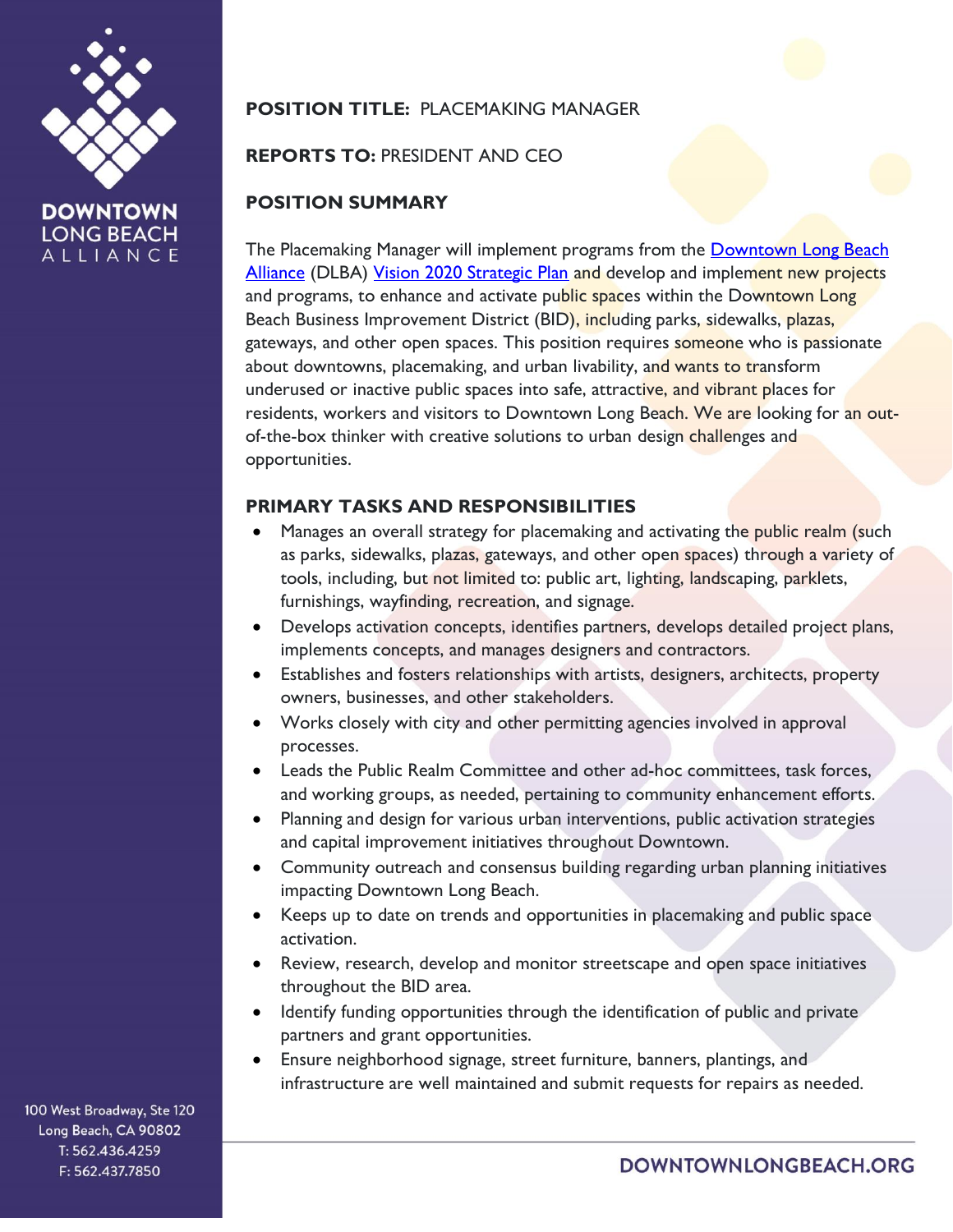

**DOWNTOWN LONG BEACH** ALLIANCE

- Oversee management of ongoing projects such as the annual holiday decoration program, street pole banners, The Loop at Pine + Ocean, and the fabrication and installation of new pedestrian wayfinding signage.
- Respond promptly to questions and concerns of BID members, property managers and business owners.
- Preparing budgets, contract management, reviewing and approving invoices, resolving problems and discrepancies.
- Research, develop, monitor and benchmark streetscape, placemaking and program events to assure they advance the mission of the DLBA.
- Become trusted source and expert on all mobility and placemaking issues and trends.
- Prepare reports and presentations to the board and committees.
- Draft articles and updates on BID activities for the BIDs' newsletters and website, as needed.
- Passion and creativity for placemaking, urban design and public space is a must!

## **REQUIRED KNOWLEDGE & SKILLS**

- Bachelor Degree in Urban Planning, Architecture, Public Administration, or Arts Management and at least 5 years of working experience in a related field. (AICP certification preferred.)
- Ability to work within a complex organizational structure to prioritize and manage multiple projects and issues with frequent deadlines.
- Positive attitude; problem-solver.
- A high degree of professionalism, creativity and resourcefulness must be exercised at all times.
- Ability to communicate and work with a diverse set of people including staff, board members and BID members.
- Ability to take initiative and meet goals and objectives.
- Strong oral and written communication skills.
- Ability to be a thoughtful and collaborative colleague.
- Familiarity with Microsoft Suite, Google Suite, Adobe Suite, Adobe Photoshop and CRM. (Knowledge of Sketch-Up and spatial data platforms preferred.)

# **COMPENSATION**

The Placemaking Manager is an exempt employee and salary range for this position is from \$67,500 - \$80,000 and is commensurate with experience; fully paid medical, dental and vision benefits also included for employee. Employer contribution to  $401(k)$ .

# **POSITION ENVIRONMENT**

DLBA provides a plethora of services to Downtown stakeholders and is primarily funded by tenants and commercial and residential property owners of the Business Improvement Districts. Passion and creativity for placemaking, urban design and public

100 West Broadway, Ste 120 Long Beach, CA 90802 T: 562.436.4259 F: 562.437.7850